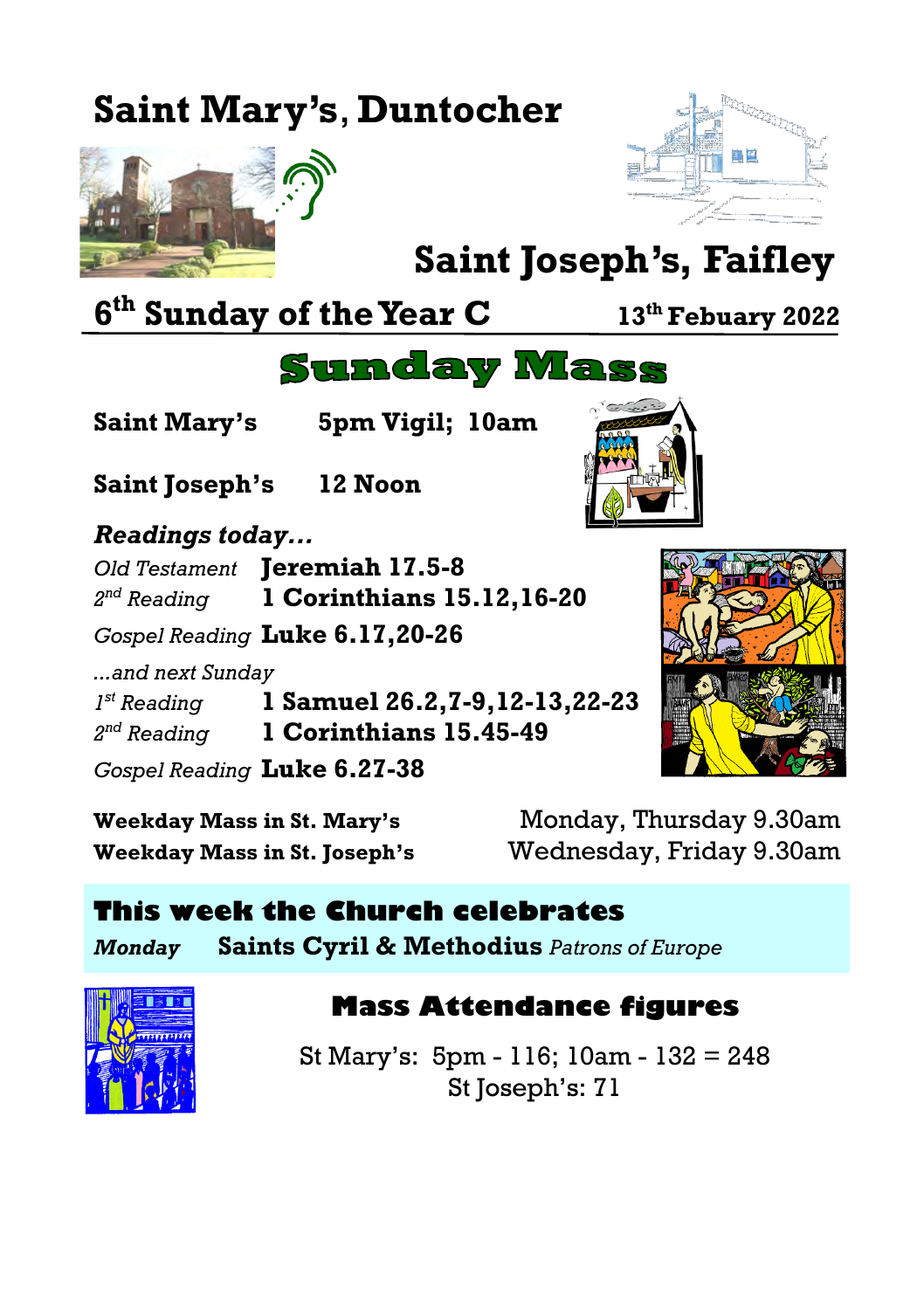#### **Congratulations**



to Bishop William Nolan, formerly Bishop of Galloway on his appointment as Archbishop of Glasgow. Both parish communities can assure him of their prayers. He will be installed as Archbishop on Saturday 26<sup>th</sup> February at 12 Noon.

## **The Beginning Experience**

are holding a weekend for those who find themselves suffering bereavement through divorce, separation or widowhood from  $25^{\text{th}} - 27^{\text{th}}$  March.  $\textcircled{\tiny{\mathfrak{m}}}$  Catherine on 0131 665 3383 /  $\sqrt{2}$  beginning experiences cotland@hotmail.com Completed applications must be returned by  $12<sup>th</sup>$  March.

#### **40 Days for Life**

Prayer Vigil at the Queen Elizabeth University Hospital

What are you going to do for Lent this year? Can you give one hour per week to come and pray for an end to abortion? If so please email [Ogilvie1615@outlook.com](mailto:Ogilvie1615@outlook.com) for more details. In his encyclical The Gospel of Life Pope St John Paul wrote, 'Every individual, precisely by reason of the mystery of the Word of God who was made flesh *cf. Jn 1:1* is entrusted to the maternal care of the Church. Therefore, every threat to human dignity and life must necessarily be felt in the Church's very heart; it cannot but affect her at the core of her faith in the Redemptive Incarnation of the Son of God and engage her in her mission of proclaiming the Gospel of life in all the world and to every creature (cf. Mk 16:15).

#### **Ash Wednesday: 2nd March**

**Mass** Saint Mary's 9.30am & 7pm St. Joseph's 11am

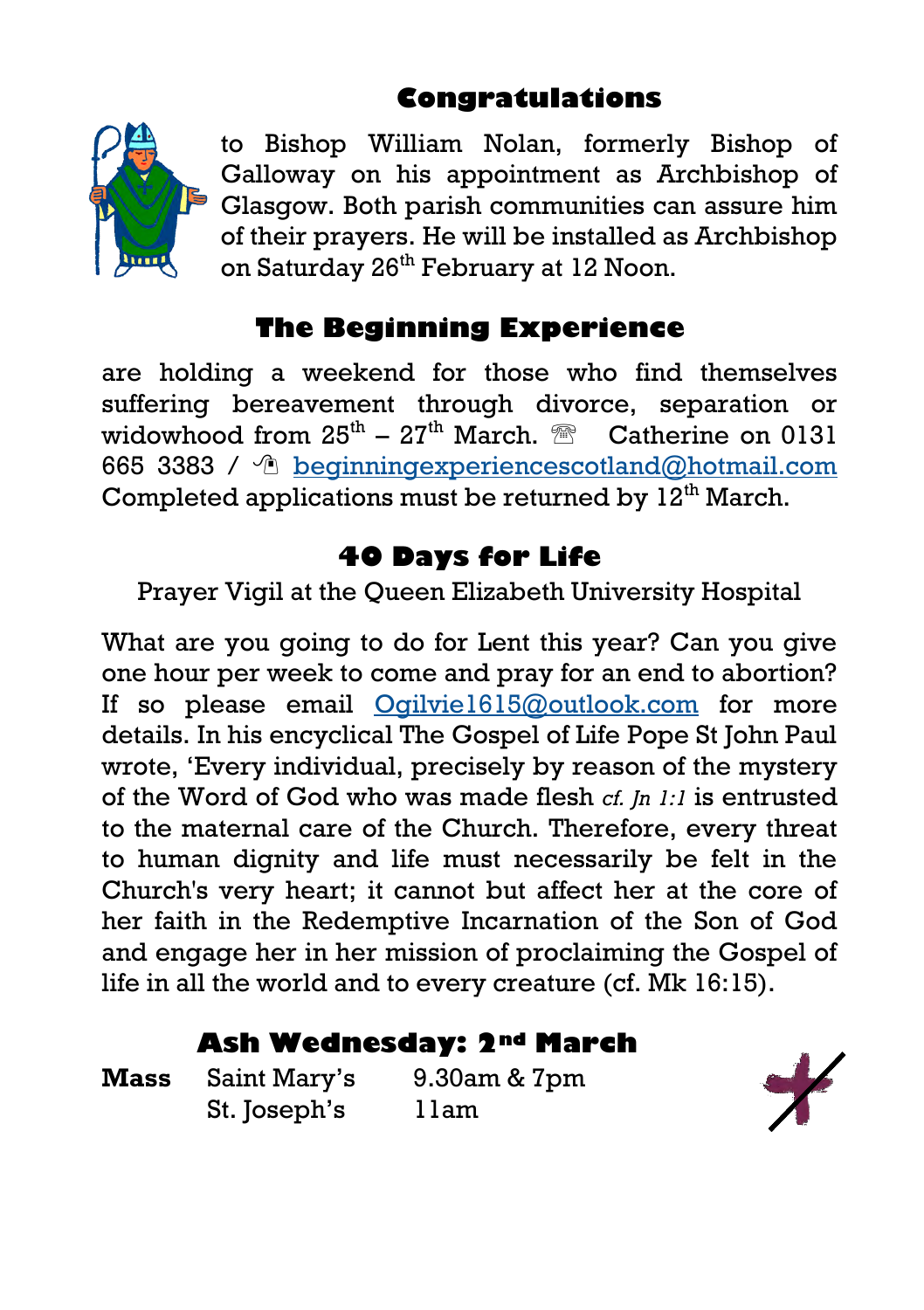**Thank You**

*for your ongoing support…*



*Please think of payment through a bank.*

| <b>£ The Bottom Line £</b>                                                                                                                                                       |                 |                            |    |              |
|----------------------------------------------------------------------------------------------------------------------------------------------------------------------------------|-----------------|----------------------------|----|--------------|
| Thank you for your generosity                                                                                                                                                    |                 |                            |    |              |
| <b>St Mary</b>                                                                                                                                                                   | <b>Gift Aid</b> | <b>Collection Donation</b> |    | <b>Total</b> |
| <b>1st</b>                                                                                                                                                                       | £125            | £769                       | £O | £894         |
| 2nd                                                                                                                                                                              | £O              | £452                       | £O | £452         |
| <b>St Joseph</b>                                                                                                                                                                 | £Ο              | £517                       | £Ο | £517         |
| To support us and reduce cash handling by our volunteers, you can<br>pay through your bank to:<br>831710<br>00253583<br>St Mary's Building Fund  Account<br>00254571<br>00253591 |                 |                            |    |              |
| <b>Second Collections</b>                                                                                                                                                        |                 |                            |    |              |
| Today: & Next Week: Parish*                                                                                                                                                      |                 |                            |    |              |

#### **Sunday Mass Obligation**

Dear Brothers and Sisters in Christ,

The obligation for Catholics to celebrate Sunday as a Holy Day by gathering together for Mass will be restored from the First Sunday in Lent. Given the easing of restrictions in every other walk of like, the Church looks forward to welcoming Catholics back to Mass. The obligation does not apply to those who are sick, their carers or to those aware of their greater vulnerability to the virus. We, the Bishops of Scotland, take this opportunity to thank our clergy and our parish volunteers for all their efforts. May our Lenten journey this year lead us to a renewed appreciation of our Catholic faith, of the celebration of the Eucharist and of the presence of the Risen Christ who is always at our side.

Bishop Hugh Gilbert